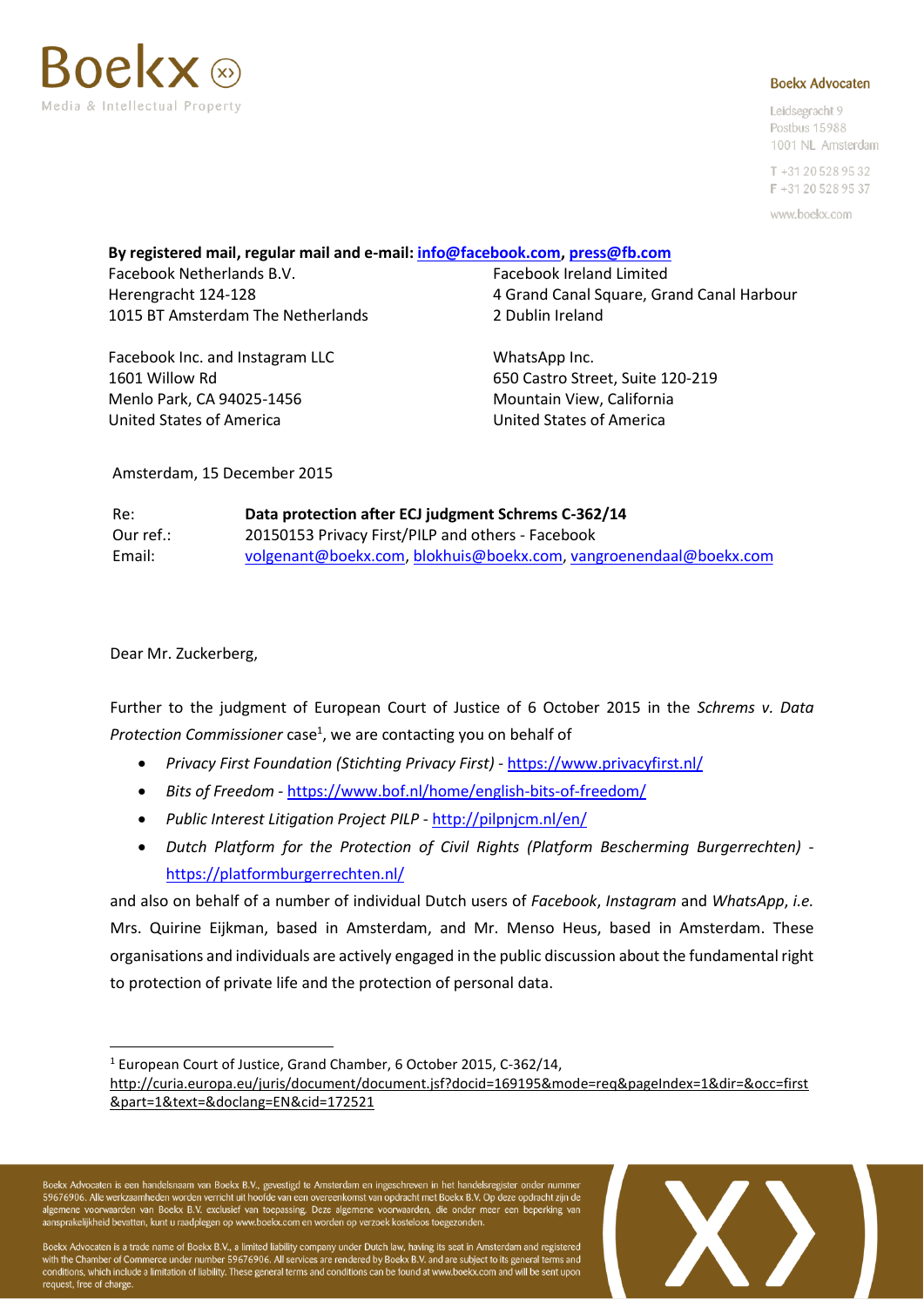# **Boekx**

These fundamental rights are enshrined in the European Convention for Human Rights, in the European Charter of Fundamental Rights of the European Union and in all national constitutions and legislation of the Member States of the European Union, including the Netherlands. The basic principles of the protection for personal data are set out in the EU Data Protection Directive, <sup>2</sup> which must be interpreted in the light of the fundamental rights guaranteed by the EU Charter.<sup>3</sup> In its case law, the European Court of Justice has emphasised the importance of these rights.<sup>4</sup>

In its judgment of 6 October 2015, the European Court of Justice invalidated the *Safe Harbour Decision* of the European Commission regarding the transfer of personal data from the European Union to the United States. This judgment is effective immediately. Any continued transfer of personal data to the United States based upon this *Safe Harbour Decision* is unlawful with immediate effect. This was confirmed by the Article 29 Working Party<sup>5</sup> and by the European Commission.<sup>6</sup>

The European Court of Justice found that Facebook transferred personal data obtained in the European Union to the United States for further processing, relying on the *Safe Harbour Decision* for this mass transfer.

The European Court of Justice invalidated the *Safe Harbour Decision* because the legislation of the United States fails to ensure a level of protection essentially equivalent to that guaranteed in the legal order of the European Union.<sup>7</sup> In particular, legislation permitting the United States' authorities to have access on a generalised basis to the content of electronic communications is regarded as compromising the essence of the fundamental right to respect for private life. Furthermore, data subjects from the European Union currently have no administrative or judicial means of redress in the

 $\overline{a}$ 

<sup>5</sup> [http://ec.europa.eu/justice/data-protection/article-29/press-material/press-](http://ec.europa.eu/justice/data-protection/article-29/press-material/press-release/art29_press_material/2015/20151016_wp29_statement_on_schrems_judgement.pdf)

[release/art29\\_press\\_material/2015/20151016\\_wp29\\_statement\\_on\\_schrems\\_judgement.pdf](http://ec.europa.eu/justice/data-protection/article-29/press-material/press-release/art29_press_material/2015/20151016_wp29_statement_on_schrems_judgement.pdf)

<sup>6</sup> [http://ec.europa.eu/justice/data-protection/international-transfers/adequacy/files/eu-](http://ec.europa.eu/justice/data-protection/international-transfers/adequacy/files/eu-us_data_flows_communication_final.pdf)

us data flows communication final.pdf

<sup>2</sup> Directive 95/46/EC.

<sup>3</sup> For instance the judgment in *Österreichischer Rundfunk and Others*, C 465/00, C 138/01 and C 139/01, EU:C:2003:294, paragraph 68; *Google Spain and Google*, C 131/12, EU:C:2014:317, paragraph 68; and *Ryneš*, C 212/13, EU:C:2014:2428, paragraph 29.

<sup>4</sup> See for instance the judgments in *Rijkeboer*, C-553/07, EU:C:2009:293, paragraph 47; *Digital Rights Ireland and Others*, C-293/12 and C-594/12, EU:C:2014:238, paragraph 53; and *Google Spain and Google*, C-131/12, EU:C:2014:317, paragraphs, 53, 66, 74.

 $7$  The standards for judicial oversight of secret surveillance measures are set forth in the ECtHR Grand Chamber decision of 4 Decembver 2015, Zakharov v. Russia, appl. no. 47143/06, [http://hudoc.echr.coe.int/eng?i=001-](http://hudoc.echr.coe.int/eng?i=001-15932) [15932](http://hudoc.echr.coe.int/eng?i=001-15932)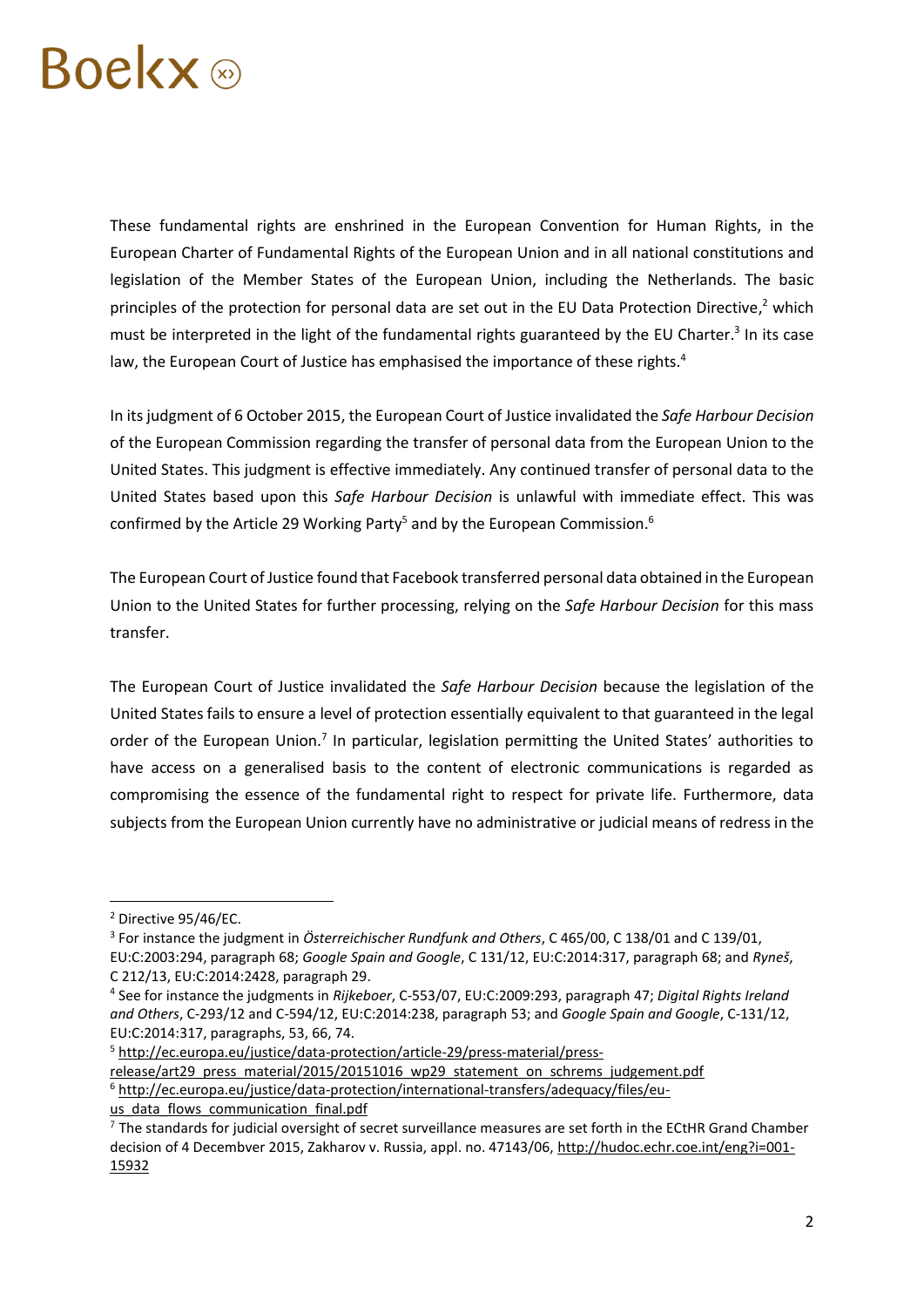# **Boekx**

United States, which would enable them to access, rectify or erase the data relating to them. These issues are not resolved yet.

To date, Facebook has not participated in the public debate on these issues. Facebook just stated that the judgment 'is not about Facebook' and that 'Facebook has done nothing wrong'.

Following the *Schrems*-judgment, Facebook Ireland Ltd. entered into an agreement with Facebook Inc. based on the *Standard Contractual Clauses* drafted by the European Commission in 2010. Thus, it would appear that Facebook continues its activities unchanged, including transfer of personal data of data subjects from the European Union to the United States. This applies to all of the services of the Facebook concern, including *Facebook*, *Instagram* and *WhatsApp*. However, the use of *Standard Contractual Clauses* is no longer possible, as these clauses do not resolve the fundamental problems identified by the European Court of Justice in *Schrems*.

Should Facebook wish to rely on explicit consent of individual users of *Facebook, Instagram* and *WhatsApp*, this will not be sufficient either. European data subjects have not given prior, explicit and unambiguous consent<sup>8</sup> to Facebook to grant the United States' authorities access on a generalised basis to the content of their communications, without any means of redress. And even if data subjects would give such consent, that option would be flawed. Consent needs to be specific and informed and freely given.

From our point of view, there is currently no basis to legally transfer personal data of data subjects from the European Union to the United States. The only solution to this issue is that the United States' legislator enacts legislation which (a) limits storage and access of the public authorities in the United States of personal data transferred from the European Union to the United States and (b) provides for legal redress for data subjects from the European Union.<sup>9</sup> Until such solution is found, no personal data can legally be transferred from the European Union to the United States.

We invite Facebook to publicly engage in a meaningful and transparent dialogue aimed at finding such solution, and to pressure the authorities to find such solution. Facebook is invited to publicly share its current and intended policies and practice on data transfer. This applies to the services of *Facebook, WhatsApp* and *Instagram* and to any other services the Facebook–group offers.

 $\overline{a}$ 

<sup>8</sup> as required by Article 26 sub 1 of Data Protection Directive 95/46.

<sup>&</sup>lt;sup>9</sup> We refer to the letter dated 13 November 2015 of 34 privacy organisations to the US Department of

Commerce and the European Commission: [http://thepublicvoice.org/EU-US-NGO-letter-Safe-Harbor-11-15.pdf.](http://thepublicvoice.org/EU-US-NGO-letter-Safe-Harbor-11-15.pdf)